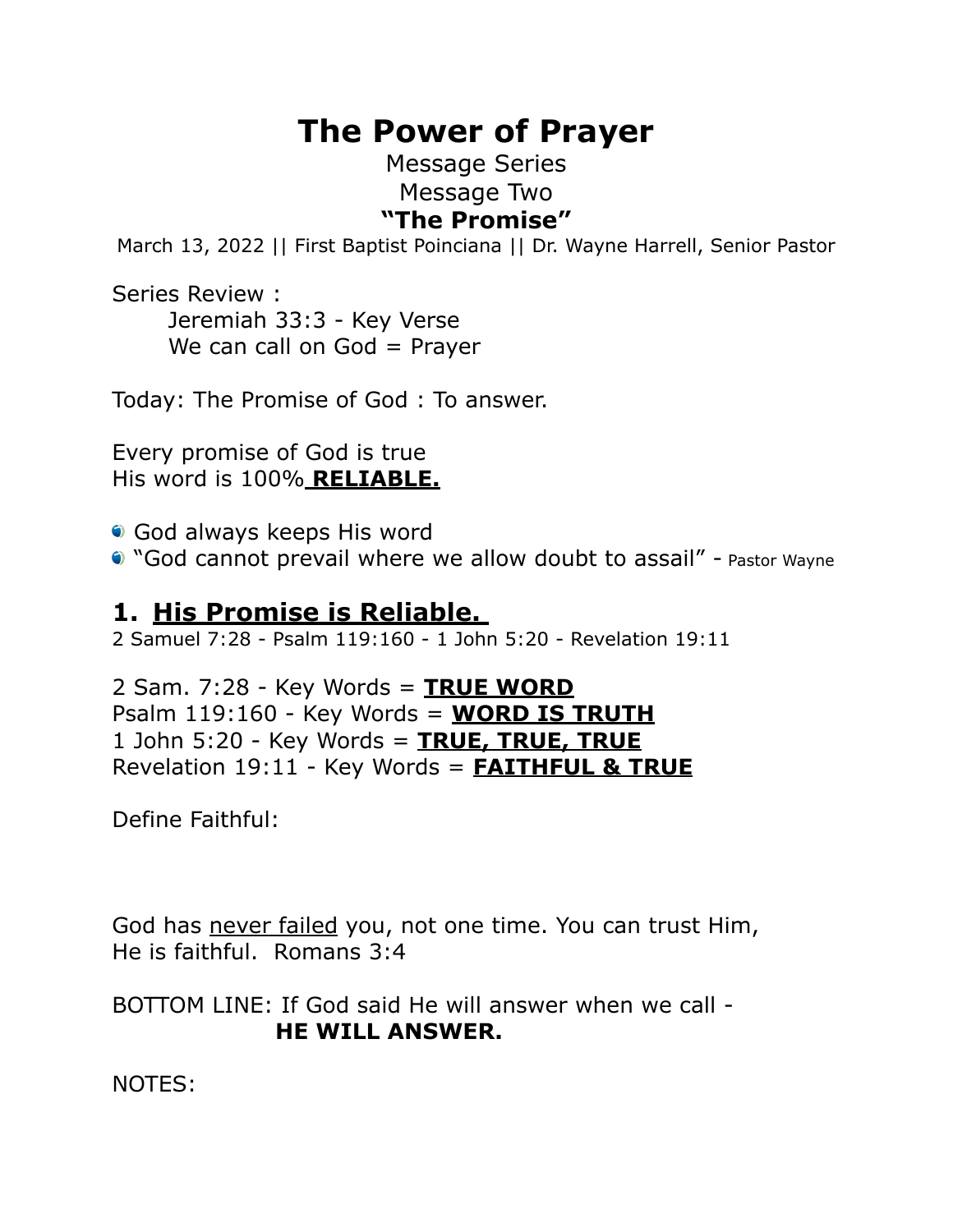## **2. His Promise is Revealing.**

Jeremiah 33:3

God makes two statements that reveal His Promise.

- "I Will Answer"
- "I Will Show"

Many Times we feel unworthy to call on God - He Wants Us to!

God answering your prayers is NOT about you. It is always about Him and bringing glory to Him.

- God doesn't ask us to call on Him to find out what we need He already knows. (Matthew 6:8)
- God answers prayers so that He may be glorified.

*"God wants us to call on Him because it gives Him an opportunity to reveal His power in our lives, and for Him to be glorified."* PW

GOD WANTS TO ANSWER YOUR PRAYER.

Genesis 24:15

- God Answered Eleazar while he was still praying.
- God Revealed Himself in that very moment. He still can.
- Genesis 24:14 The Prayer for God to answer, and He did.

**Question.** What prayer has God answered in your life in the past 30 days? 90 days? 1 year? \_\_\_\_\_\_\_\_\_\_\_\_\_\_\_\_\_\_\_\_\_\_\_\_\_\_\_\_\_\_.

## **3. His Promise is Reassuring**

Psalm 4:3 - God hears us when we pray…So Pray!

## **His answers are Reassuring because:**

- 1. It confirms the Father / Child Relationship (1 John 5:14-15)
- 2. It reminds us that God cares for us (Exodus 3:7)
	- God cares for you & God Loves You -
- 3. It reminds us of His closeness.